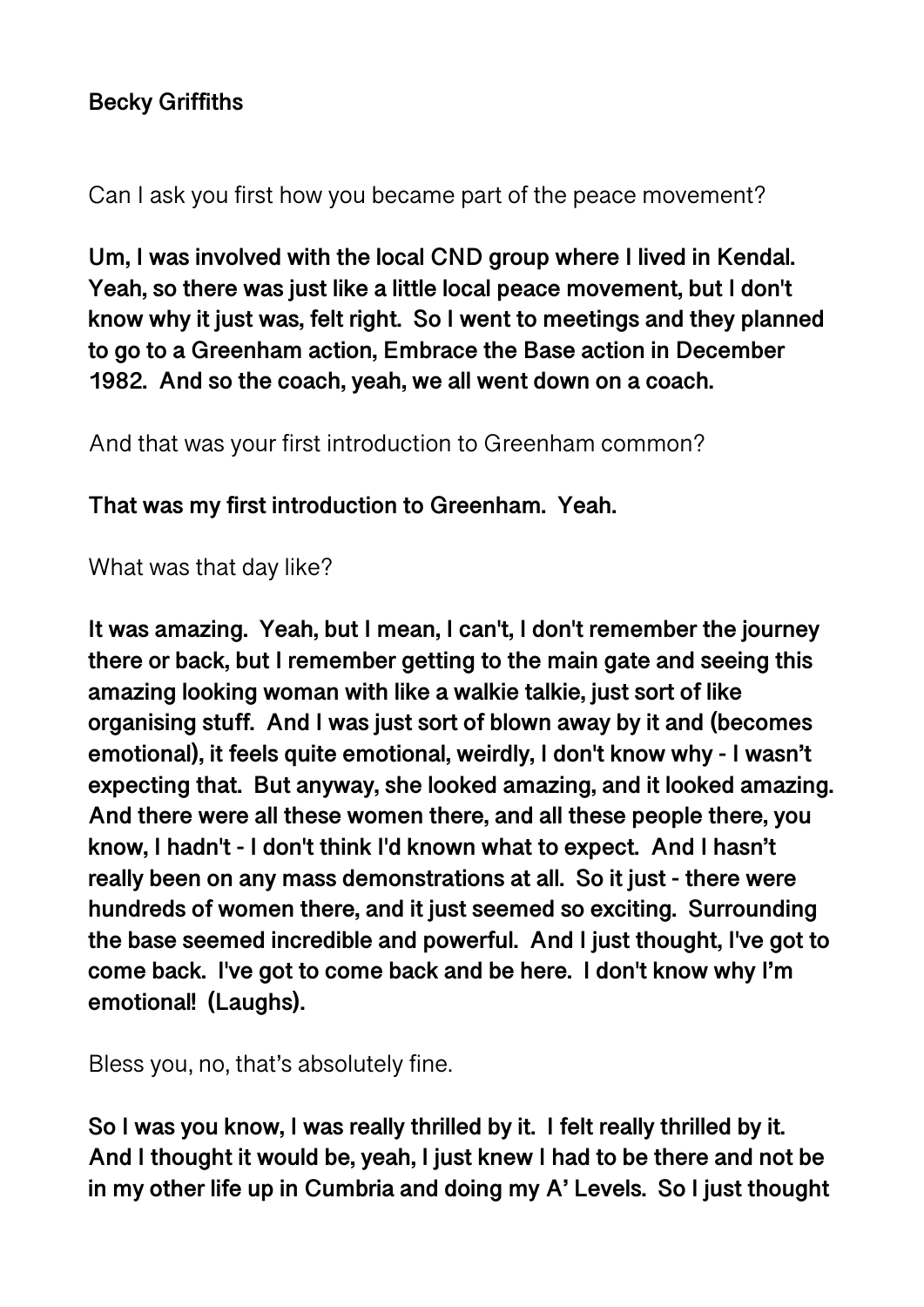**this is it. This is it. I've got to come back. And that was sort of - I can't remember the date of it, was it the 12th of December? It was December, anyway. And then I went home and I said to my mum 'We have to, I have to go.' And she was like 'What about your A' Levels?' And I was like 'Yeah, well, the world's going to blow up. There's no point in doing A' Levels, you know, I've got to save the world.' So I was sort of quite you know, I was quite literal, and slightly teenage about it all, but just felt it was absolutely where I should be. And I think I spent Christmas at home, and then she drove me down. She drove me down from Cumbria, and we sort of made a tent out of plastic, and that was it. So I stayed there. And then the silos action, I was involved in that, and that was, yeah, that was it. That was sort of a week later, I think. So once I was there, I was sort of straight in really.** 

# And how long did you stay?

**Um, I probably lived there, completely full time lived there for about 2 years, and then came and went a bit - so I started living, the whole squatting scene around South London - Brixton and Stockwell. And I lived there. And so I was there some of the year, some of the time. And I'd be at Greenham for a week, or London for a week. So probably 2 years solidly. And then for another year or so was coming and going. And also I was involved and lived briefly on an off at the camp in upstate New York - Seneca. So I went over as part of a Greenham women's kind of solidarity with the American camp, and ended up um, living there, sort of over the same sort of period. So I was in two or three places at once, really, yeah.** 

And at Greenham and were you based at any particular camp or gate?

**Yeah, I was always, well, when I moved there, there was only the main gate and then quite shortly afterwards, Green Gate was set up. But I lived always at Main Gate, which then became Yellow Gate. So yeah, that was my kind of world.**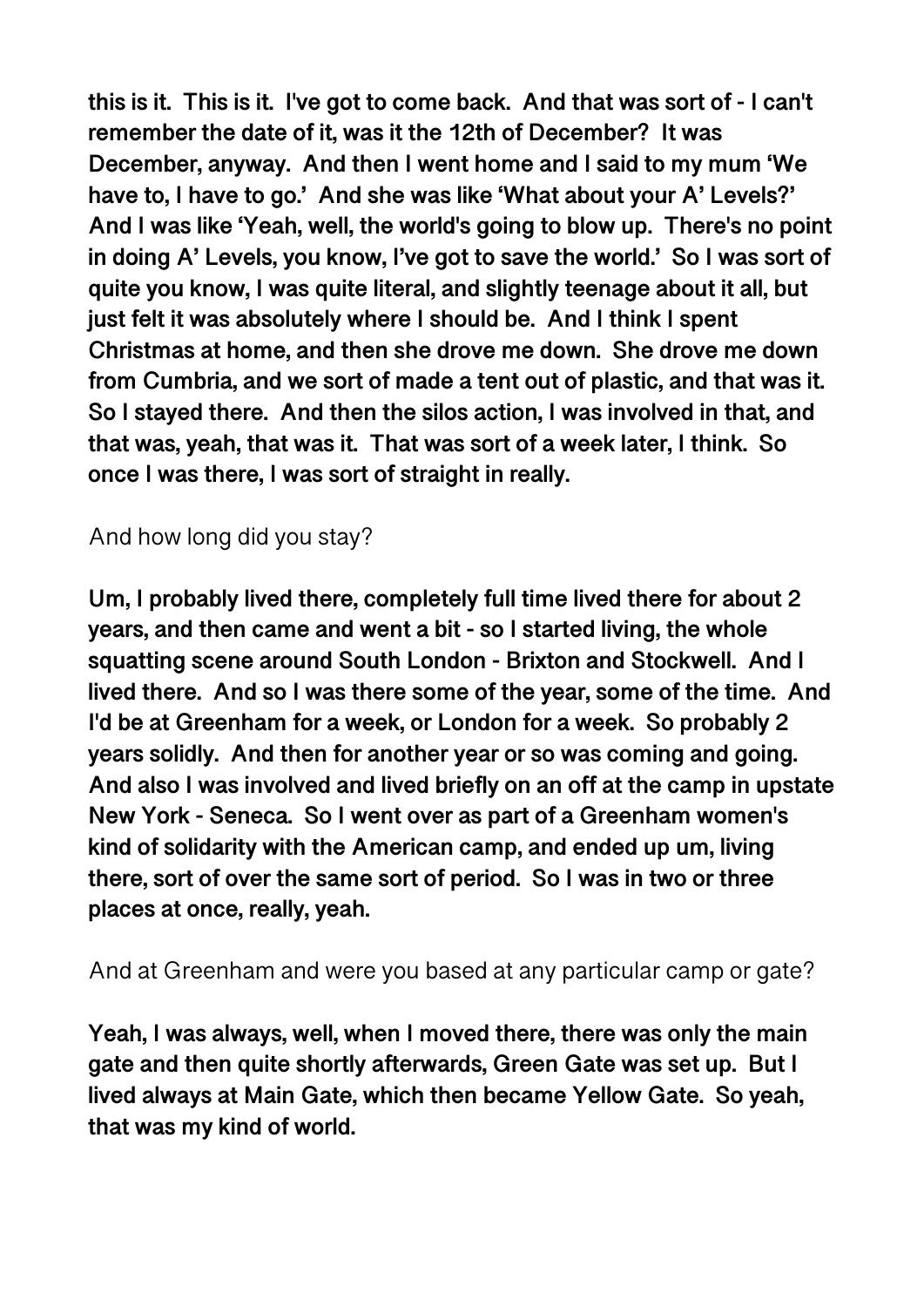And how important was it that Greenham was a women only space? Was it important to you personally?

**I don't know if I had gone there thinking it was important, but it became really important. Um, I was thinking about that today. And I think as a very young woman, it probably would have been very different if there were guys around. I don't know if I would have - this is no sort of commentary on guys in particular, but I don't know if I would have felt as safe as I felt. And I think it was complicated enough. (Laughs). But if there were guys there as well, that might have been even more complicated. So um, and also, I was coming out as a lesbian, and so I think, arriving somewhere where there were women, where they were gay women - the first gay women I'd ever seen, you know, because I'd lived somewhere where nobody was gay, except for perhaps me and how terrifying is that? So um, I think that was great. It was such a liberation for me, and I think I would - just wouldn't have had that in a different environment. So yeah, I think decision making was different. And, I don't know, but maybe the response to us was different because we weren't guys, or I don't know. I think it was important. And I think probably from all of those reasons, really.** 

So sounds like an important place for women to express their sexuality, form relationships with other women?

**Definitely. Yeah, I mean, I think. I don't know. I don't know. I think definitely it was - was it predominantly? I don't know if it was predominately lesbian, but certainly everyone I knew was a lesbian. So yeah, I think it was and I think, to come, to be somewhere where that wasn't an issue, and in fact, everybody was incredibly positive was such a privilege, really, I don't think people get that now - you have to find but it may be a slightly easier world for people, but I think it was, yeah.** 

Tell me a bit about how the camp was run on a day to day basis then - all the usual chores and cooking.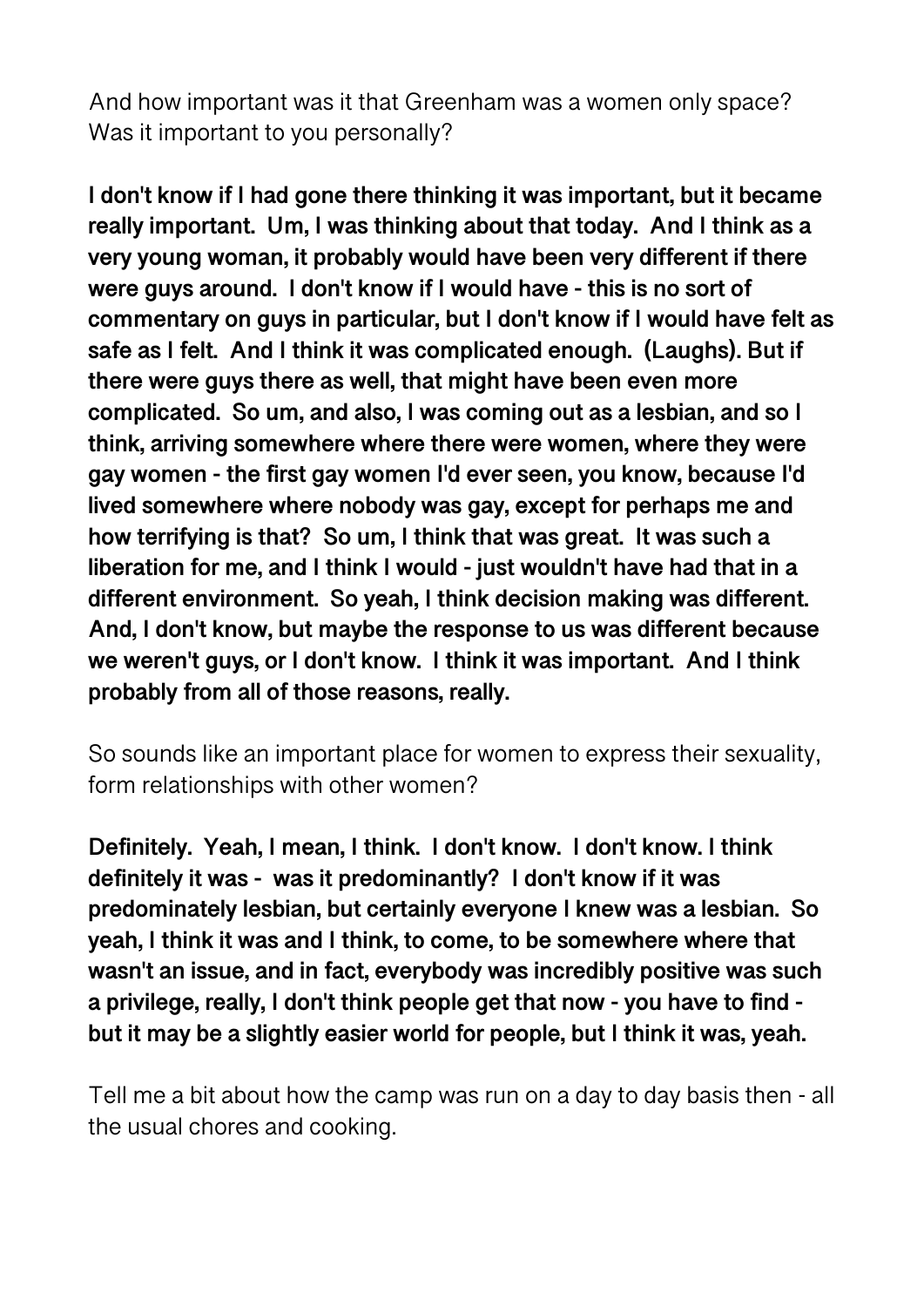**Um, I don't know, I can't really remember anything formal about rotas. I think people just did stuff. And I, I suspect as is with any world, people sort of fell into things that they liked doing. So some people were great at cooking, and some people were great at keeping the fire going, or, you know, so I think it never - there didn't feel like there was any tension around that. Possibly it might have gone over my head, but I feel like my memory of it is is that I can't remember any conflict about the day to day running of it, and it seemed to work.** 

So what about the way that decisions were made - collectively, was there ever any tension created?

**Yeah.** 

How was that dealt with?

**So, that was quite, that was a different thing. We tried to make decisions by consensus. So there was a camp meeting, and decisions were made about actions. Decisions were made about money, because we received loads of donations of money coming into the camp, and there were decisions to be made about what to do with that, or, or if we're spending on that, did we all agree with that decision? I think decision, and some discussion about um, how we were going to respond to court, and our plans for being represented, or what we wanted to say in court. And also there was a lot of media attention. So there had to be some kind of decision making about that. And obviously, people didn't always agree with each other. So there was definitely tension about that. I think the, possibly the things that people got most anxious about were money, and how money was spent. So I think some people felt it should be spent on some things that other people felt perhaps shouldn't be. So yeah, that was probably the trickiest. I think in terms of actions and stuff, people might not have agreed with actions, but as long as they were within a kind of non-violent code, which we'd all sort of agreed with anyway, then what, one person chose to do was fine, even if someone else wouldn't have chosen to do it, so.**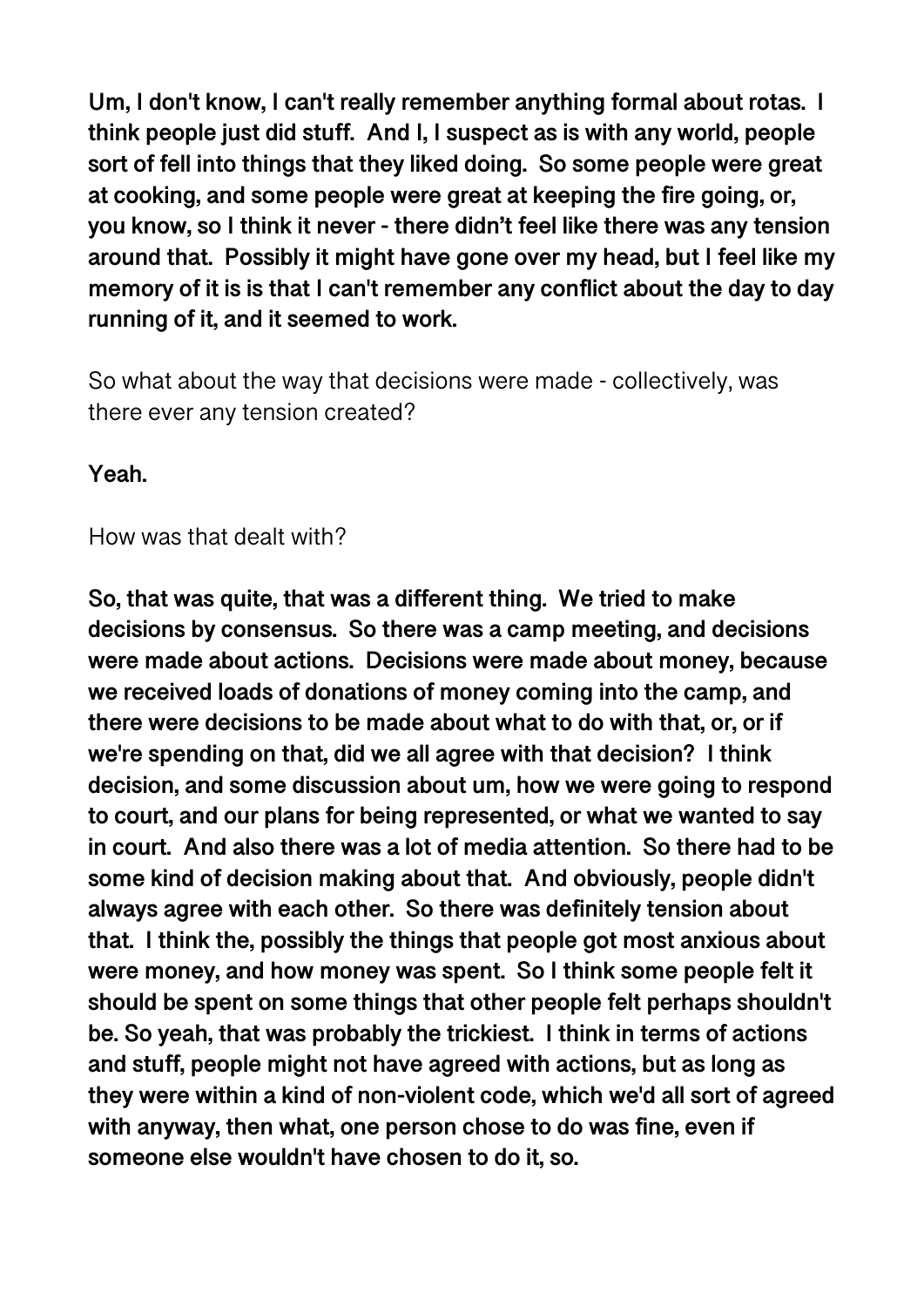And what was the relationship like between the women of the camp and the men around - the military, the police, the bailiffs?

**Different for different groups of people, I think. So I think - the bailiffs are like a whole other thing, but with the sort of local police, I don't remember, it being that- you know, they knew us, they sort of knew, you know, especially when the camp's been there for a few years. And the sort of central group of women have been there for a long time, people sort of know each other. And so I think I don't really remember any kind of violence really. The difficulties came, I think, when there were big actions, and police were drafted in from other places, but I'm sure - any, you know, that whole battle of war graves stuff is all about that, isn't it? Policemen from all over the place coming in with no connection to people, and no consequence because they're not there in the next day either. So I think certainly local police, I didn't feel any particular antagonism - they were doing their job. So they kind of got down with the whole non-violent thing and realised that we weren't going to sort of, you know, throw things at them or attack them. And the bailiffs were a bit different because they, yeah, that was - I think there was more kind of violence there from them, I think they were kind of quite happy to sort of throw people's possessions in the muncher - you know the big dustbin thing. And yeah, so I think there was a bit more conflict about that. I think people were trying to retrieve things, there was bit more getting in the way of them, and therefore them pushing us out of the way. So I think that was slightly - a different confrontation really, and I don't think they had any, I mean, I think the police have a sort of a standard of profession around how they behave in conflict. Whereas bailiffs on the other hand, do not - so I think that is a sort of different story. The military sort of tended to ignore us, I think, really, if they could, and yeah, I think they were sort of probably a bit fascinated by the whole thing. I think I remember early on having quite friendly conversations with American military about why we were there, and what we were doing. And I remember being caught inside the base by an American soldier. And um, yeah, it was a friendly, you know, it was a relatively friendly interaction really, it wasn't difficult or antagonistic.**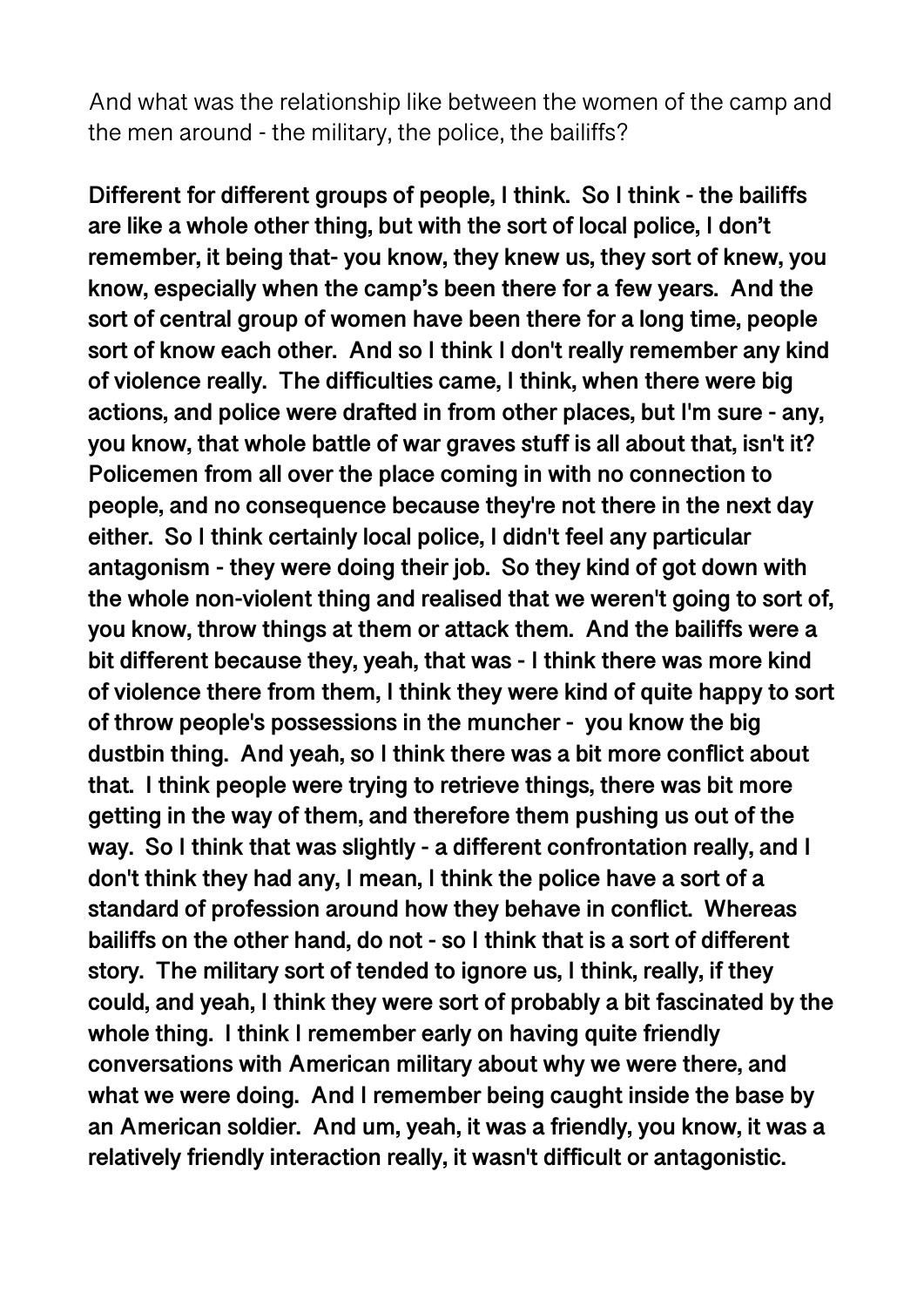That's interesting.

## **So, yeah.**

What about the local residents? What was the relationship like with them?

**I think that was difficult. There were some local people who were involved in the camp, you may have already met them, but there was like somebody called Barbara who lived nearby and let us have baths and things in her house. And, Sarah, who you're going to talk to stayed in her house for a little while after the baby was born. And then there was somebody else, there's two or three local people who were really helpful and friendly, linked to the local Quaker Meeting House where we would go and just kind of, I think that was hot water there as well. But anyway, so there were some local things that were good. And then I think a lot of it was quite contentious - people were, didn't know who we were. There was a lot of quite difficult press about filthy lesbians, and, and you know, we were living outside - you look very different from the rest of the world when you're living outside. You're wearing a lot of clothing. We looked very different because we, you know, we did our own hair and you know, I mean, people just looked alternative, and I think Newbury is not an alternative town. It's a small conservative English town. And these, and these were not small conservative women, so I think that was difficult. Occasionally people would shout from cars as they went by, it was more slightly, just slightly, slightly antagonistic attitude when we were in town. I don't really remember anything awful though. Yeah, I think it was we were not of their world, and people don't like difference sometimes. And people don't like sort of like political challenge. And so I think that was, that was the conflict, really.** 

You've just mentioned Sarah, the woman who had a baby. I believe you were there when her baby was born?

**Yeah.**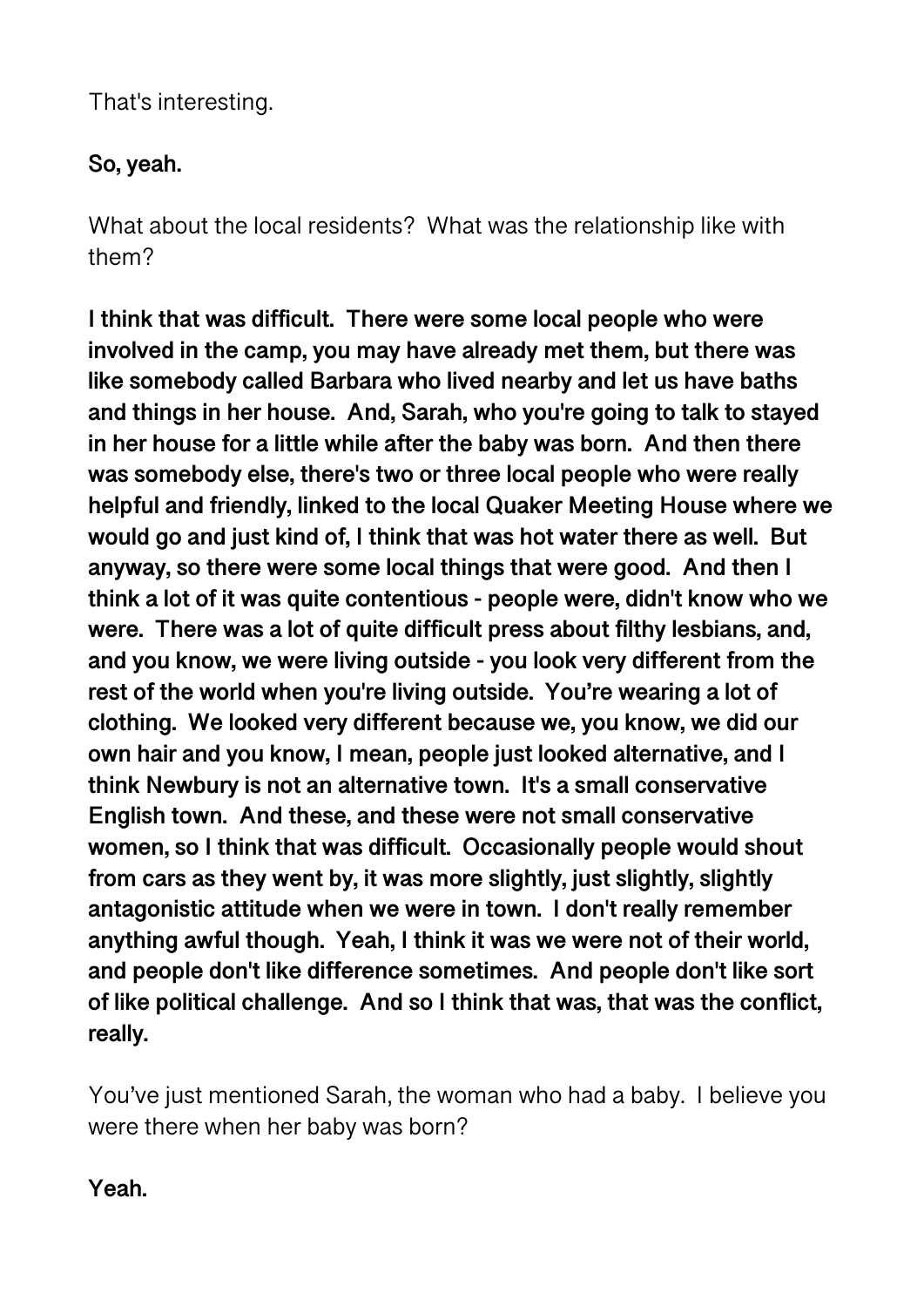#### Can you tell me about that day?

**Well, she I mean she had been living at the camp for I don't know how long, as long as all of us. And she - longer - and she decided she was going to have a child, and that she was going to have her baby at the camp. And one of the women who was living at the camp had been a midwife. Anyway, so that was good!** 

#### Yeah

**And so yeah, the day came. We had built a special bender, which you've, I'm sure people have described them - the things that we lived in, and we'd built one. And she went into labour. There was a lot of boiling of water, like there is in the films, no idea why, but we all boiled a lot of water on the fire. And she had the baby - had Jay standing up. So she had her lover holding her up on one side. And I think her friend on the other, and the midwife keeping an eye on everything, and I just remember it being quick and easy. And she, I mean, obviously, probably wasn't easy for her, but it seemed very quick, and she was very calm. And out he came. It was amazing. We saw he saw him being born and caught, and then that was that. And I think then later that evening, she then went to stay at a nearby house, just so that she could you know, be warm and clean. But she was determined to have him at the camp. So yeah.** 

How incredible, wow. Which leads me on to another question I was going to ask. Do you remember there being children at the camp? What do you think might have been the challenges of having them around?

**There were children at a camp, yeah. There were - not tons. Jay, obviously. And then there were - was somebody who had twin boys, who came and lived at the camp. They were young, sort - god I couldn't even remember how old they were, but they would have been 6 or 7, something like that. I think it probably is quite hard because you know -**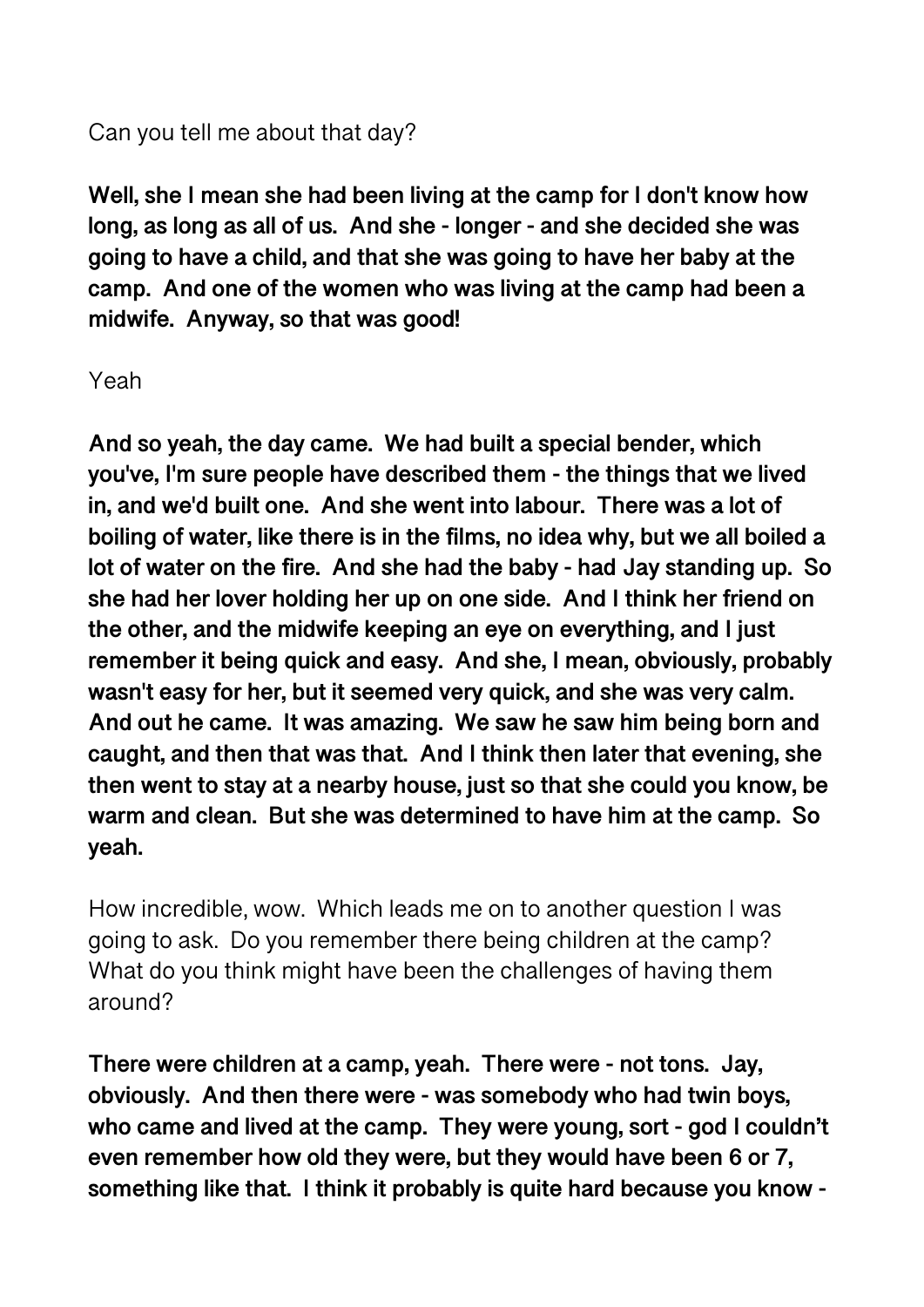**there was somebody who went to the local school and then lived at a camp, so she was very young. But she was living at Greenham, she wasn't there with a parent. Yeah, there weren't tons of children but children did come, and I think children came more weekends. So there was somebody who lived nearby who had triplets, girl triplets, who used to come. Yeah, so they were around, I think it would have been a hard place because it's cold, you know, in the winter it's cold...** 

What do you remember...

## **Muddy, so yeah.**

Tell me a little bit about the living conditions that must have been harsh in the winter?

**It was, I think I, yeah, it was, I mean, I don't remember it being a hardship particularly but I was happy to be outside, and so it was fine for me. So I don't feel distressed by that - you have to wear a lot of clothing. Um, and, you know, the life of the camp was around the fire, for obvious reasons. It's warm, and you know, it's miserable if it rains and rains and everything is muddy. There were times when it was extremely cold, but I think, yeah, you just get used to wearing a lot of clothing. And those benders, you can get them quite warm if you light lots of candles, so they'd get really warm inside. Yeah. So I liked it. Other people might say something different, but I liked it, and I loved my little bender and we made quite a comfortable bed in there, and so it wasn't, it didn't feel - I mean, I was so young as well. I think it all just felt like I didn't really know anything else. It was great fun, you know?** 

Was there any medical treatment available? What happened if people were injured or got ill?

## **Um, I - somebody got bitten by snake once.**

Good grief.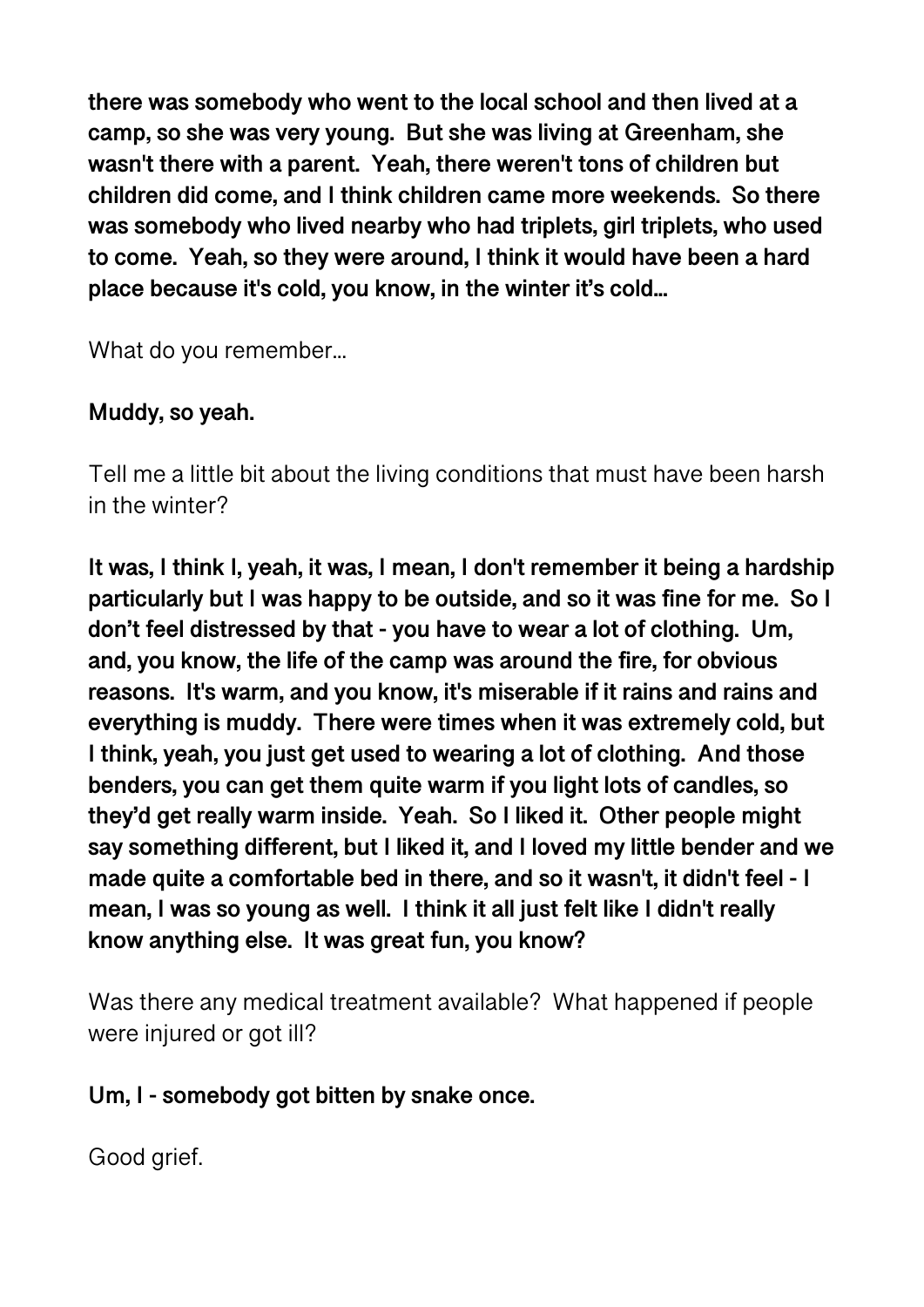**Yeah, there were adders out on Greenham common because it was quite open heathland in places. So somebody got bitten by a snake once - can't remember who. I got a kettle of boiling water by accident across one of my knees.** 

Oh goodness.

**And so I think on both those - certainly for me and for snake lady, we got taken to - somebody drove us down to A&E in Newbury, and they were fine, just patched us up and sent us on our way. But I don't remember anybody being ill ill, apart from that. So, yeah, I think we would have tried to deal with things ourselves. And people were quite into herbal medicine as well, and alternative therapies, so I think there would have been certainly some attempt - having said that there was somebody who was very mentally unwell once. Yeah, and I don't think we dealt with it that well, I think because we had a sort of alternative view of mental health. And actually, she just needed some help and we were a bit slow to respond to that. I mean, there's so much controversy about treatment and mental health. I think, you know, that might still happen today, but I think she was unwell, and we didn't really know how to respond, I think. But didn't want to sort of hand her over to the clutches of the patriarchy. So you know, there's that whole kind of when you're feeling your way, with an alternative world it's it's difficult.** 

Of-course. So do you think Greenham was a vehicle for women to claim some power from traditionally male dominated bodies like the government and the military? Was that an important aspect of the, of the camp?

**Yeah, I think it was I mean, I think we were very consciously trying to be diff - be have have a sort of woman dominated view not of the world. I'm not really interested in how the world is run entirely. But it's certainly a different response, and a different power structure, and a different, yeah, I think a different view. And I think the military is still male dominated, and that kind of approach to the world is still male dominated. So I think trying to do something different, and trying to**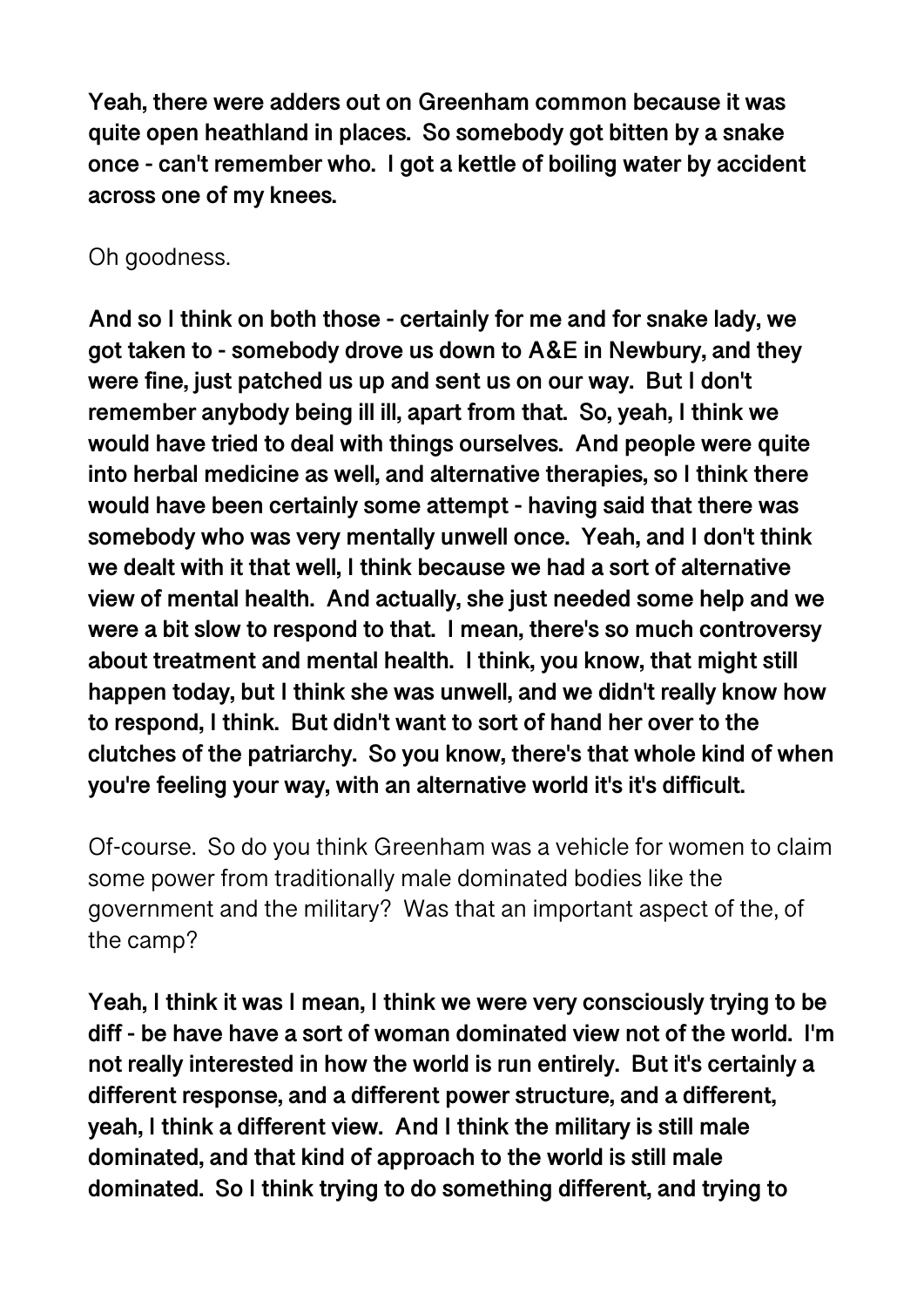### **make decisions differently, or behave differently, was definitely about female empowerment.**

Tell me about your involvement in the non violent direct action campaigns.

**Yeah, I, well, I was involved in a lot of non violent direct action. Yeah. So the first thing, you know, I'd moved down there and very quickly realised there was a sort of plan afoot to go on to the silos at New Year's, the morning of New Year's Day on in 1983. And I was desperate to be involved. And there was a big discussion, because we thought they might shoot us - people thought that they might open fire, because we were going right into the heart of the thing, you know, we're going on to the missile silos. So I think nobody knew what to expect. And so there was some discussion about that. And because I was 17, there was some discussion about whether I should be allowed. And there was a girl younger than me who was 15, so I made the cut and she didn't, unfortunately for her. So yeah, it was great. We had a, we made a plan. We went and sat opposite. We'd had a whole thing that we'e going to put up ladders, throw carpet over the barbed wire, climb up and over. And then just I think run, there was no real plan after that. So um, we got there. We were all sitting there. And there was a photo journalist with us who took a picture which had a flash. So we suddenly were possibly spotted. So we all had to sort of slightly earlier or faster than we'd planned. And then I went up the ladder. I remember coming over and hitting the ground, and then just running, and running, and running and not really - I don't think we knew what we were going to do if we got there. We hadn't got a plan. Or I don't remember there being a plan. But we did get there, and we just climbed up onto this thing, and that picture of the women in a circle singing - we hadn't planned - I don't remember us planning that - I just remember it spontaneously happening, because I don't think we thought we'd even get that far. I think we thought we'd get stopped before then. And actually, managed to get up there - they were on us quite quickly, you know, they were already kind of driving towards us as we were running. So um, we didn't get that long. And then, yeah, so I think that just all happened quite**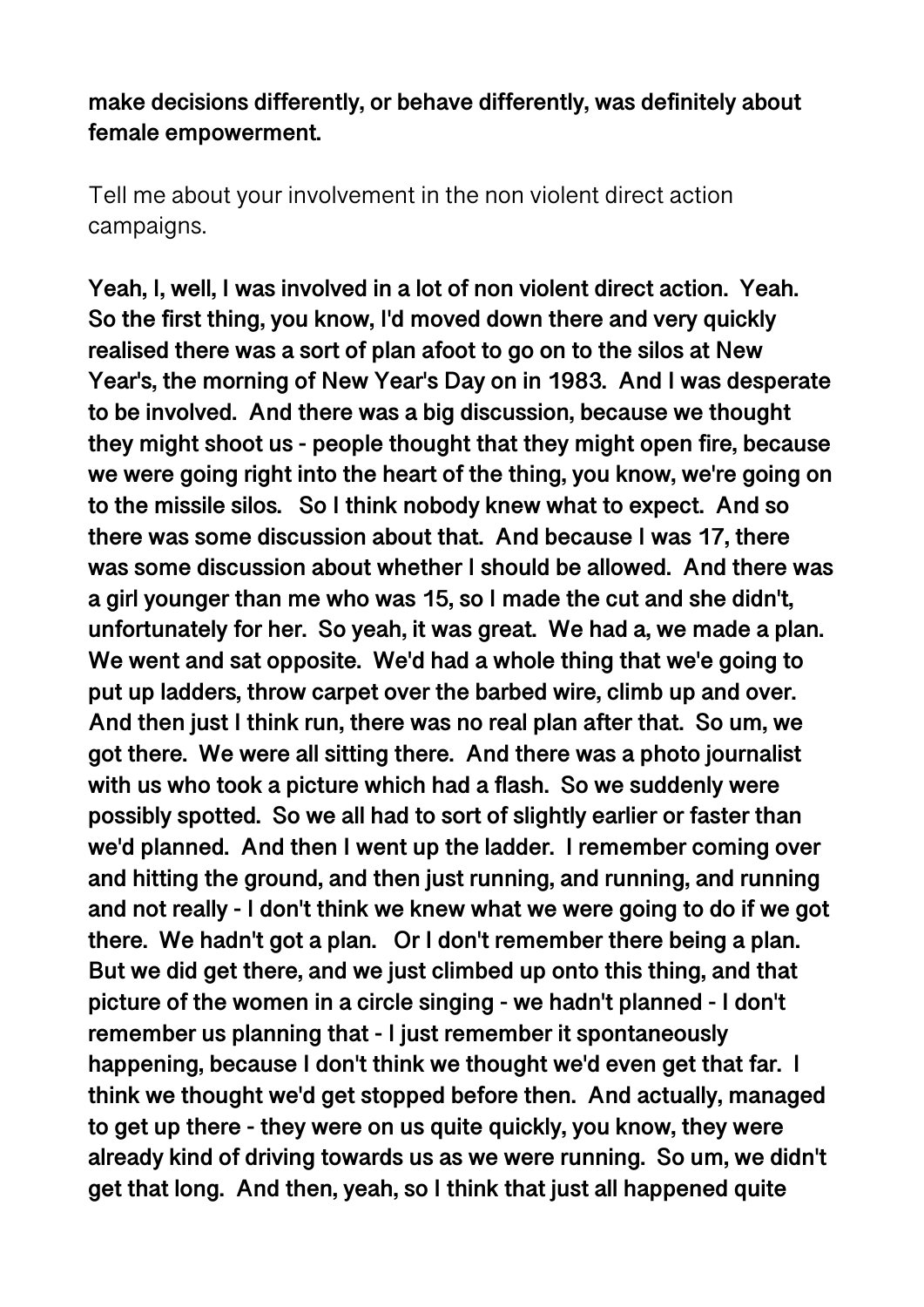**spontaneously. And then we all got arrested and taken to various jails. I got taken to Reading and was stuck in a cell with two women for the weekend. I think they didn't really know what to do with us. And then they charged everybody, and bailed us all. And then yeah, we went to court, 3 or 4 weeks later, I think - can't remember - for breach of the peace. And that was the first of all of the actions that I did. And then there were sort of loads, from tiny little things where we'd just go and annoy them by cutting holes in the fence, or er, I think that same year in 1983, we did a teddy bears' picnic on the base, which was on my 18th birthday. And we - I was the back end of a pantomime cow. (Laughs). My friend was the front end, and we just went on into the base dressed up as giant animals, and took a picnic, and had a picnic, and then got arrested. I don't think they charged us, I think they just threw us out. Sometimes they'd just throw you out because it was too much - too annoying. And also, trespass by itself wasn't really kind of chargeable, I think they could only charge with you something if you'd broken something, or had committed criminal damage getting in. So then they were left with civil charges like breach of the peace, but I think it was just too annoying to have that many breach of the peace cases going through court. So there were lots of little things like that that I think never got charged, or I don't remember getting charged. But yeah, criminal damage - painting things, did a lot of painting of things. And my mother and I, my mother came to live at Greenham about a year after I had gone there, and she and I and a group of women broke into the base one night, because there was, we'd decided we were going to liberate these geese that they'd put in as guard geese. So it sounds really mad. But basically, there was this little building site quite near the fence. And it was related in some way to the silos, we didn't really know what - because it was, wasn't a functioning building when we broke in. But they decided because people kept breaking in near there and painting it, that they were going to put a pen of geese outside as guard, to alarm them. So we broke in, there were three older women, my mum being one of them, and two - us two, two of us who were younger. And so we cut the fence, went in, we'd got these raisins that we'd soaked in alcohol the night before in an attempt to get the geese drunk, so that we'd be able to get them out easily and quietly. Of-course, they didn't**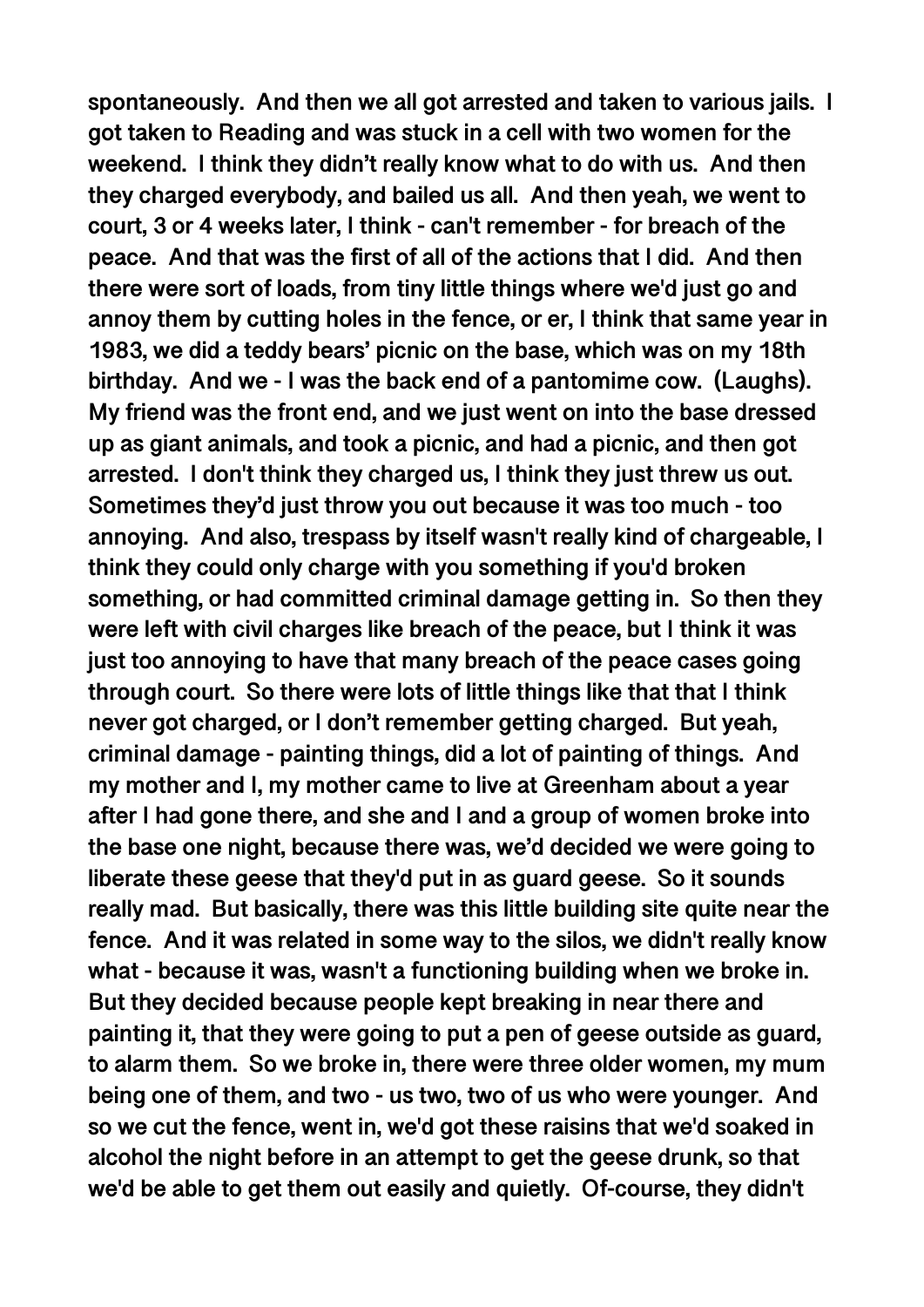**eat the raisins. But anyway, we managed to grab these geese. And then at the point that we'd got the geese, and were hiding, the police turned up, and must have seen the tail end of us disappearing, but we were still inside base. And me and the younger woman got up and walked to the police, and we were like 'It was us, we just cut a hole in the fence.' And then I think there was sort of muffled goose noises in the background. And we sort of did a whole sort of comedy cough thing. So the geese got out, we were arrested me - the two, me and the younger woman who was with me, we were were arrested and taken somewhere in the middle of the base. And after that had all died down, the old, three older women came out the way we'd gone in with the geese, and let them go on the canal in Newbury the next day, I think. And I got charged with it - I think I got charged with criminal damage, I think, because we'd cut through the fence and various bits of razor wire to get there. Yeah. So things like - yeah, we did things like that. And then when the missiles arrived, we had a sort of rolling kind of telephone tree around the launcher leaving the base and going up to Salisbury Plain and coming back again. And so a group of us waited. The launchers had gone out, and so a whole bunch of us were waiting by the roadside at the Greenham end, because we knew when they came back, they'd have to stop in the road in order to be able to turn into the base - it was quite a sharp turn. And so they did, and then we all ran and climbed onboard or I thought we'd all run and climbed on board. And I turned round and it was only me, everybody else was still in the road, and the launcher set off and drove into the base with me on it. And then I got arrested, and taken to court. And, er, but they, and they did charge me, but I argued that I had no intention of going into the base, and it was in fact, them that had taken me into the base, and therefore they shouldn't - they couldn't charge me. They couldn't convict me. That was the only, that was my big moment in court. So yeah, lots of - I mean, there was a constant stream of, you know, eccentric ideas that people will go, we're going to go and do this today, or we're going to blockade that, or we're going to - so yeah, I think that was sort of happening all the time, really. And yeah, people got arrested, charged, not charged. You know, the whole thing really.**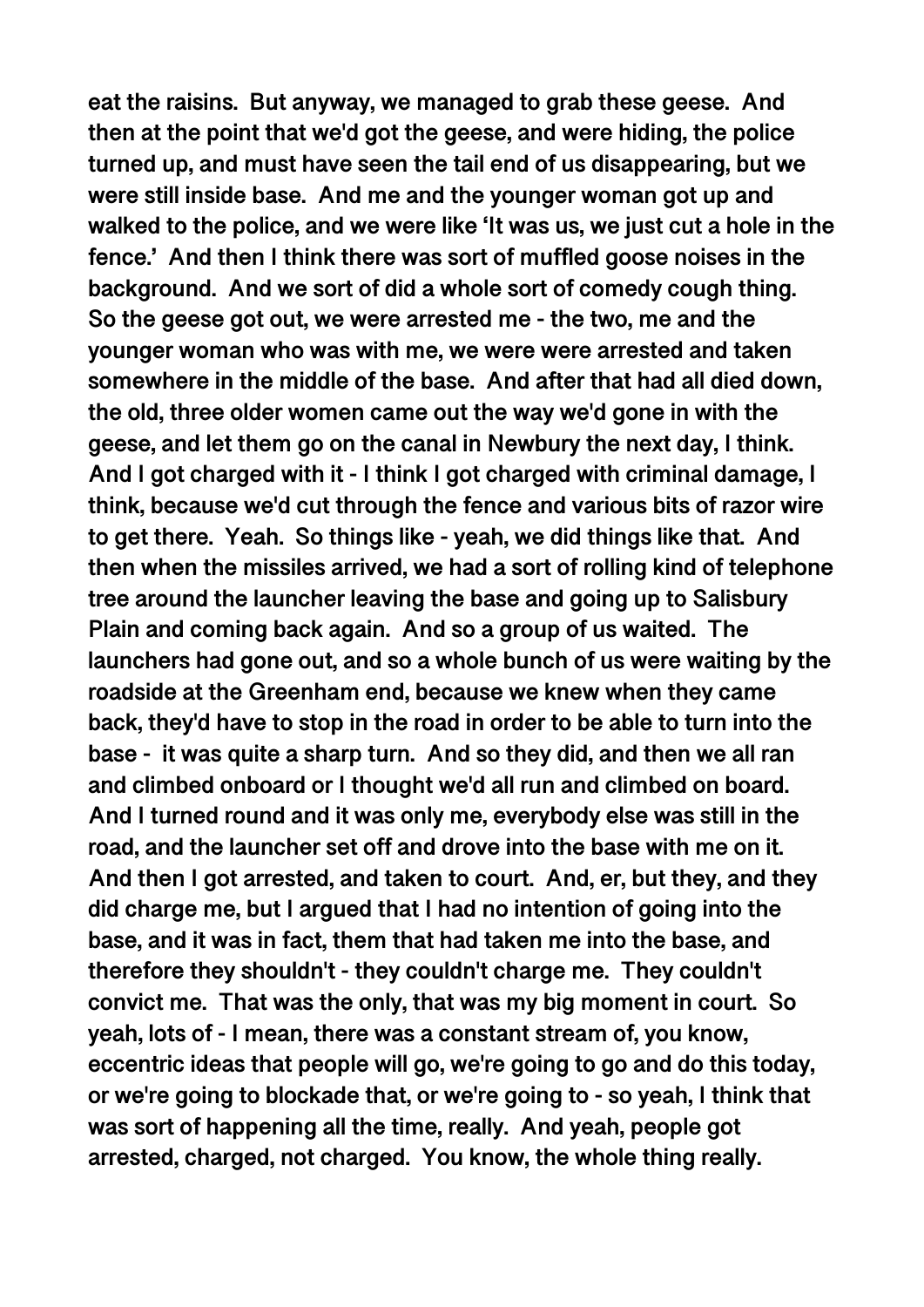How many times did you find yourself incarcerated because of these arrests?

**I went to prison for the silos action - we all did for about 2 weeks. Because you have to agree to be bound over to keep the peace. And so our argument was that we were keeping the peace, and therefore we weren't going to be bound over, because we're already doing that. That was the whole function of the action. And so I think almost all of us went to prison for that for about 2 weeks - was it 2 weeks? Something like that. And I was in Holloway, and then um, I went to prison at least twice more. I can't really remember. One was to Bullwood Hall, which was horrendous. That was the youth custody, it suddenly occurred to them that I was under age, and so they sent me to youth custody, which was terrible. And one was to Cookham Wood, but I can't remember what they were for now. Some - criminal damage, one of them's criminal damage, painting things - painting vehicles, I think. Yes. Can't remember what they all were. But anyway.** 

And what do you remember about actually being inside?

**It's mostly boring. That is the thing about prison. It's really boring. Literally nothing happens all day. And you're in a tiny space. It's, yeah, it was interesting for me as well, because I'd come from a very, you know, rural world up in Kendal - small England, and then lived at the camp, that was it, the entirety of my life, really. And so I suddenly met women who were from whole different world, you know, and different, you know, different experiences, different cultures, different - and it definitely opened my eyes to, you know, the kind of experience of women in the legal system, and who that works for, and who it doesn't work for, and who ends up in jail and why. And you know how many women are in there really because of economic crimes that are about being poor and trying to manage and, you know, it's all it was quite - that was a real eye opener for me around sort of class and race that I hadn't really sort of - I'd begun to think about, but I hadn't seen so kind of vividly displayed really, so I think that was really interesting. Kind of life changing, really seeing that world.**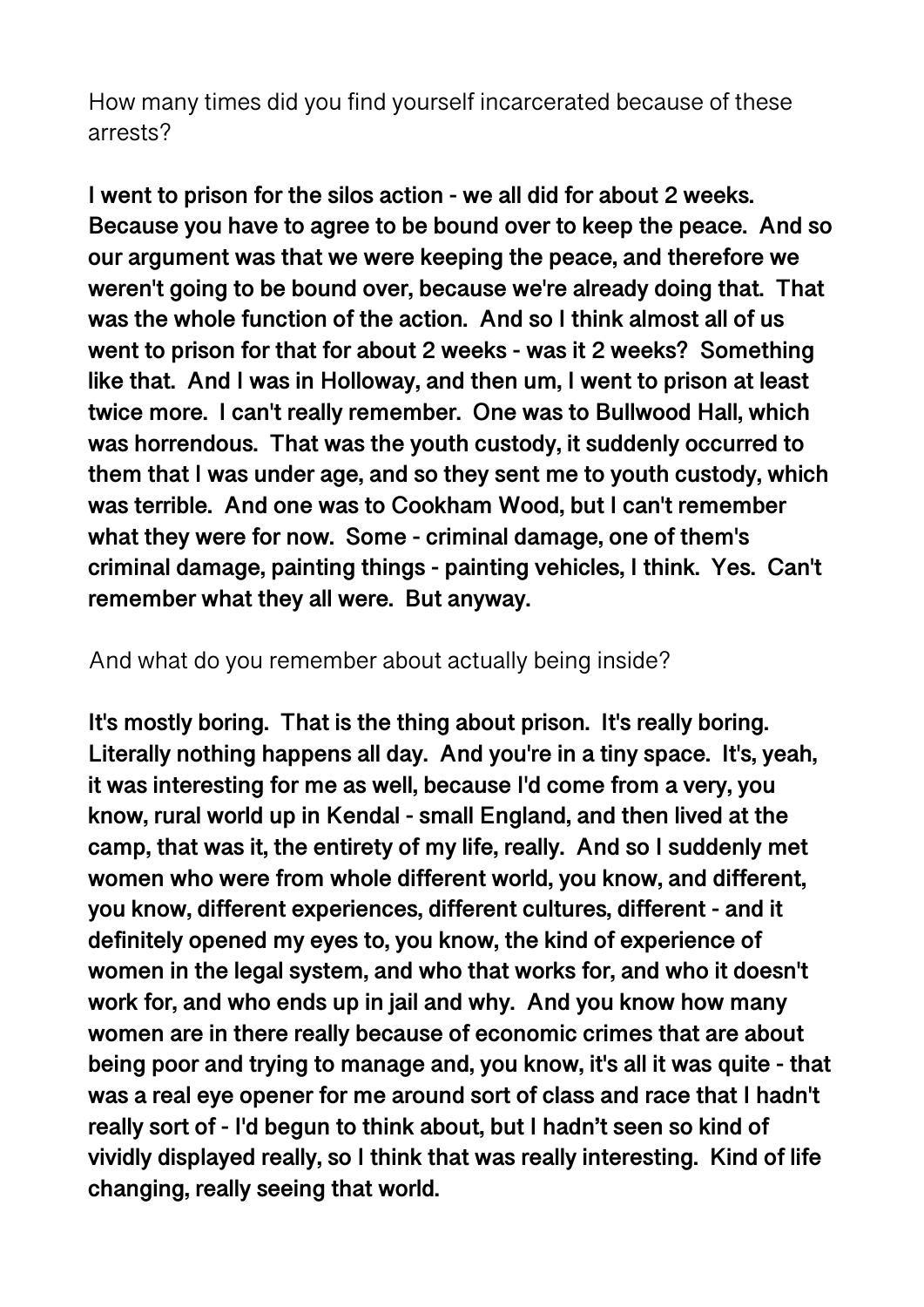Was there ever a time when you were involved in the direct action, that you were really frightened for your safety?

# **I was not afraid of anything when I was that age, I think - you know, when you're 17 you're going to live forever aren't you?**

And know everything.

**And know everything. So I, you know, I don't remember being scared really. I don't remember being scared. I think I was probably too much the other way, really.** 

...sure at the time. And so moving on, how do you think Greenham and women were portrayed at the time in the media?

**Yeah, well, in a couple of different ways, really. One was definitely 'filthy lesbians'. The other was kind of like, there was a whole thing about we'd been infiltrated by Russians, and it was all kind of like communist plot. And then there was a whole other thing that we were just silly. Our thinking was wooly, we didn't have any proper political kind of analysis, and we were just kind of over emotional. You know, bordering on the whole hysteria thing, you know, women are hysterical creatures. So there was that, I think, so it's all of those things, I think.** 

Did you have any experience yourself of dealing with the media while you were there?

**I mean, I did talk to the media. My sort of - it was a revelation to me that you could be at an action, see what had happened, say clearly what had happened to a reporter, and then read about it in the paper the next day, and it be a completely different thing. And the same I think that sort of definitely taught me a lot about reading newspapers even to today. And also, you know, that the police description of an action was so different from ours. And, and yet, somehow the facts were sort of the same. The facts were the same, but it was how they were reported, and what**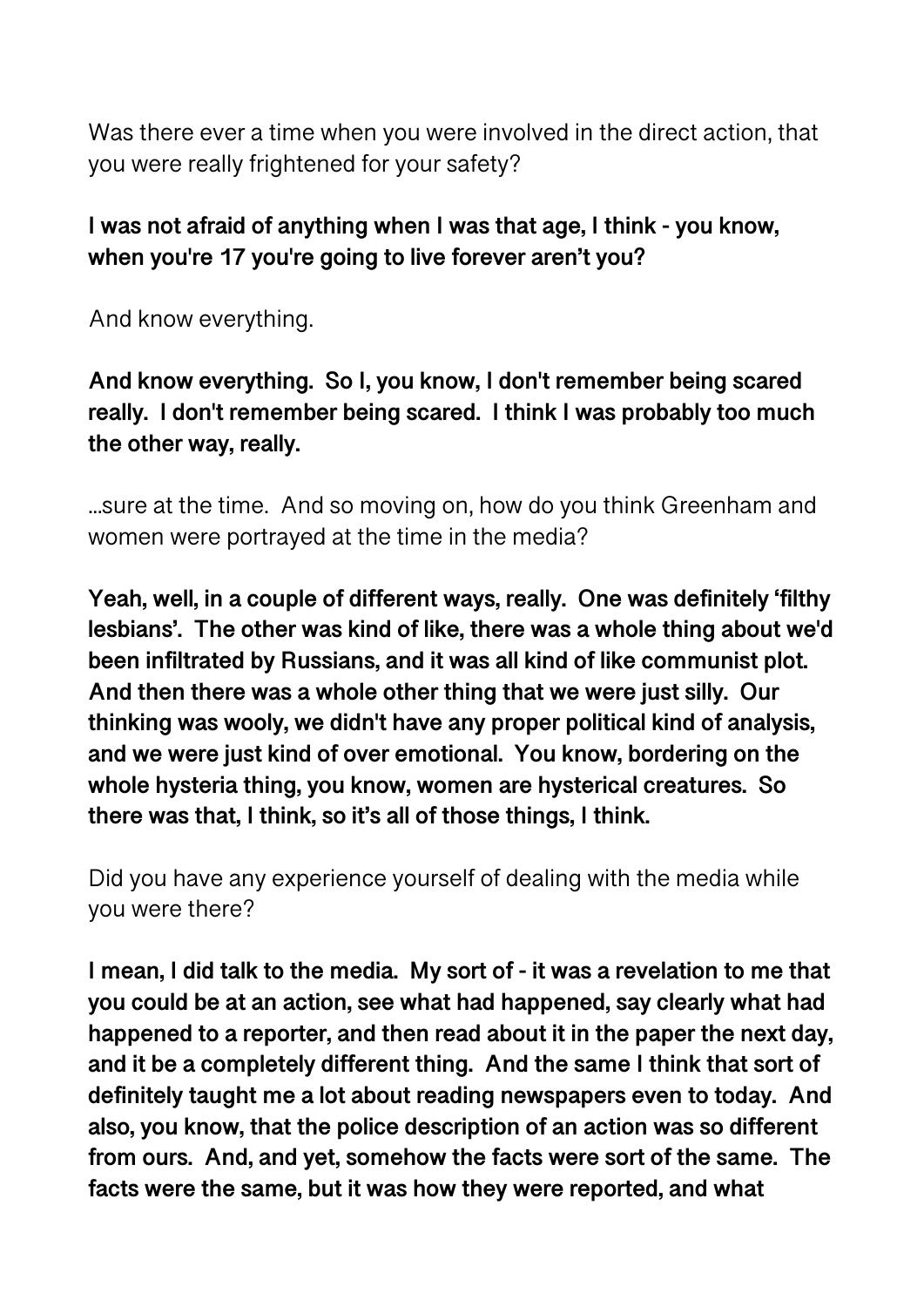**people said about them. And that was kind of an eye opener to me, you know, again, I had no real experience of - I hadn't done any media studies. I didn't really sort of have any sense of that. To see it vividly was quite interesting.** 

Did you think misogyny was probably the main driver behind all the..

**I think misogyny, conservatism, establishment, you know, all of that. Really anti, you know, homophobia, the whole story, really. The press and the people who get to say what history is have, are generally of a particular political persuasion.** 

And male.

# **And male. Yeah. And people who have power don't like it being challenged. And yeah, so I think, yeah.**

To what extend do you think the camp might have been infiltrated, you know, in terms of people wanting to sabotage the work that you were doing?

**I have heard people say that, in later years. I never had any experience of it. Everyone I met seemed passionately to believe what they were believing, and do what they were doing. So I never met anyone who I didn't assume was completely genuine. I have no reason to think otherwise. People disagreed with each other. I'm sure we sabotaged ourselves all the time, but it was an external.** 

How important was creativity to the work done at Greenham - the use of song, the art, the crafts?

**Yeah, I think that was absolutely central to it. I think doing the actions that we did, we try to do things that were funny and creative and playful. I think we made loads of amazing banners all of the time. And those were constantly evolving and changing, and people sang all of the time. And those songs were constantly evolving and changing. And you**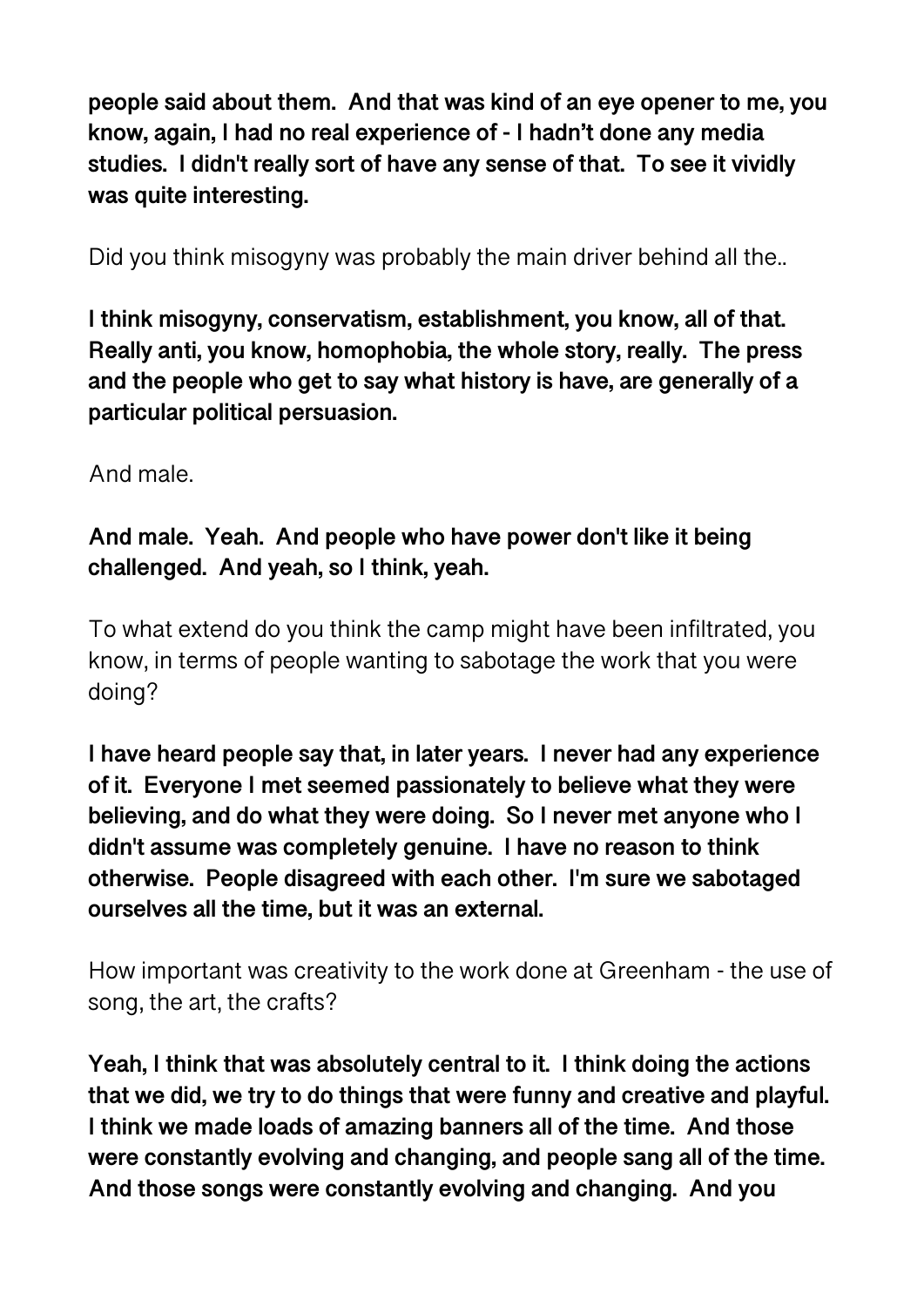**know, nobody had mobile phones, or tablets, or wireless or any of that. So I mean, we sort of made our own world really, and I think that's part of it, the conversation and creativity, the sparking off each other. That's definitely - that's how a whole world, a full world is, isn't it? I think.** 

Absolutely. In terms of political activism, what do you think has been learned from Greenham? And do you think this has had an impact on other generations involved in political activism?

**Wow, I don't know. I think - what's been learned? That's quite hard, isn' it? I think feminism existed long before Greenham turned up. So I don't think you know Greenham invented feminism, but I definitely think there was a sort of consolidation, and kind of adding to that history that was good, that women were able to organise. Why would there be any doubt but anyway, that women do organise and can create, you know, a protest, and that that protest is effective. And so I think that is an ongoing thing. Has it created anything for future? I mean, there were kind of environmental protests that kind of led on from it, but I don't know. I don't know that is a difficult question to answer, I think. I think there's been a kind of third or fourth wave of feminism, whatever that is in the last 5 or 6 years, but I don't know if that links to that or not, or - it all feels quite kind of online digital now rather than in the world actually in each other's presence. I don't know. It's a funny time, I think. I'm not sure I've answered that very well.** 

That was the answer. Yeah. And I agree with you. So what finally led you to leave Greenham?

**I think I, I well I sort of - I didn't leave in kind of one kind of decisive 'I'm off' kind of a way. But I think I was still growing, and exploring in the world, you know, and I had started to come up to London, and see life here, and I'd started to - and I become involved in the peace camp in America, and lived there over the same kind of - towards the end of my Greenham period I was living on and off in America at the peace camp there. So, and then I think I just yeah, it wasn't kind of one thing - I think I just kind of carried on forwards with my life. And that was increasingly**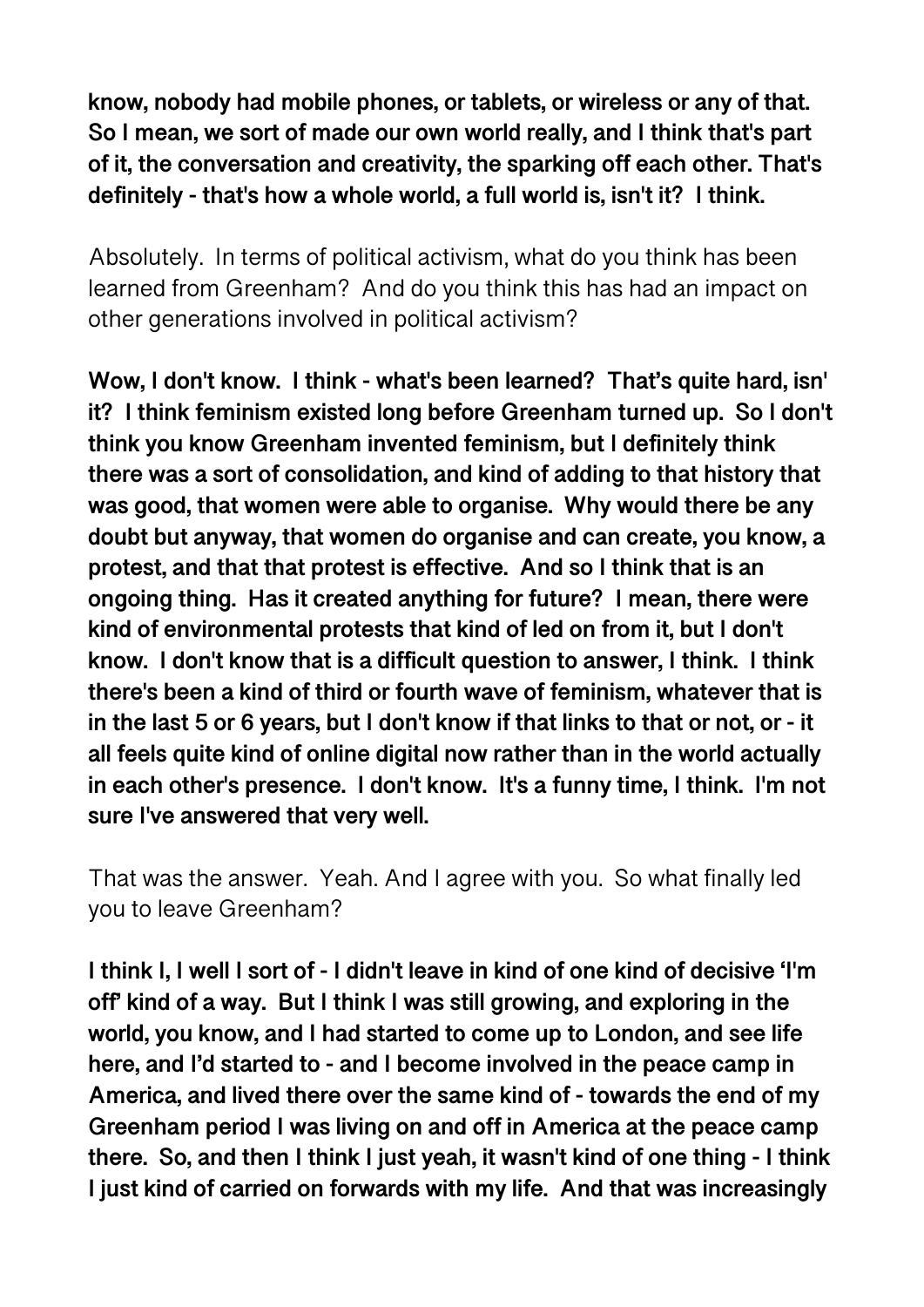**outside of the peace camp, really. And I was still, yeah, still finding myself still kind of exploring and then eventually went to college and blah. So yeah.** 

Was your experience of the American Peace Corps different from your experience at Greenham?

**Yeah, they did a lot more talking - a lot more talking. It was quite funny because I think I went there with two British women, and we were quite frustrated by the kind of extent of the talking, and desperate to just go and do stuff, you know. So I think it was definitely - we had a different approach, I think, and I think there's probably cultural and social reasons for that. You know, the American police are armed. And I think American protesters had more violent response, so I think perhaps we came to it with a sort of specifically British 'I' really, and wanted to take actions and wanted a bit more - I thought were a bit more anarchic. They were definitely more organised. There were lots of rotas for this, that and the other and, you know, it was all on a much bigger scale as well. And so yeah, I think we kind of - more anarchic, more wanting to just kind of jump in and be a bit daft. So it, it I thought we brought something to it. But yeah.** 

And um, once you'd once you left, what did you miss most about it? Or how did you feel about it looking back?

**I've always felt great about it looking back. I've, I don't know. I mean, I think we did change the world. I'm not sure if I could quite put my finger on how, or the extent of that, but it felt like we had, and I felt like we sort made the issue really live. And the missiles went, and, you know, I haven't been back. But I know that the fences down, is the fence down? And so it's land again. And that was all we ever really wanted. So that felt, you know, it wasn't all we wanted, but it was one of the things that we wanted. And so that felt quite positive. I sort of feel like it was the making of me in some way, that I had, you know, begun my life in a way that I was free, and that I could create myself, and that I was surrounded by strong women who had political opinions, and that led me to be the**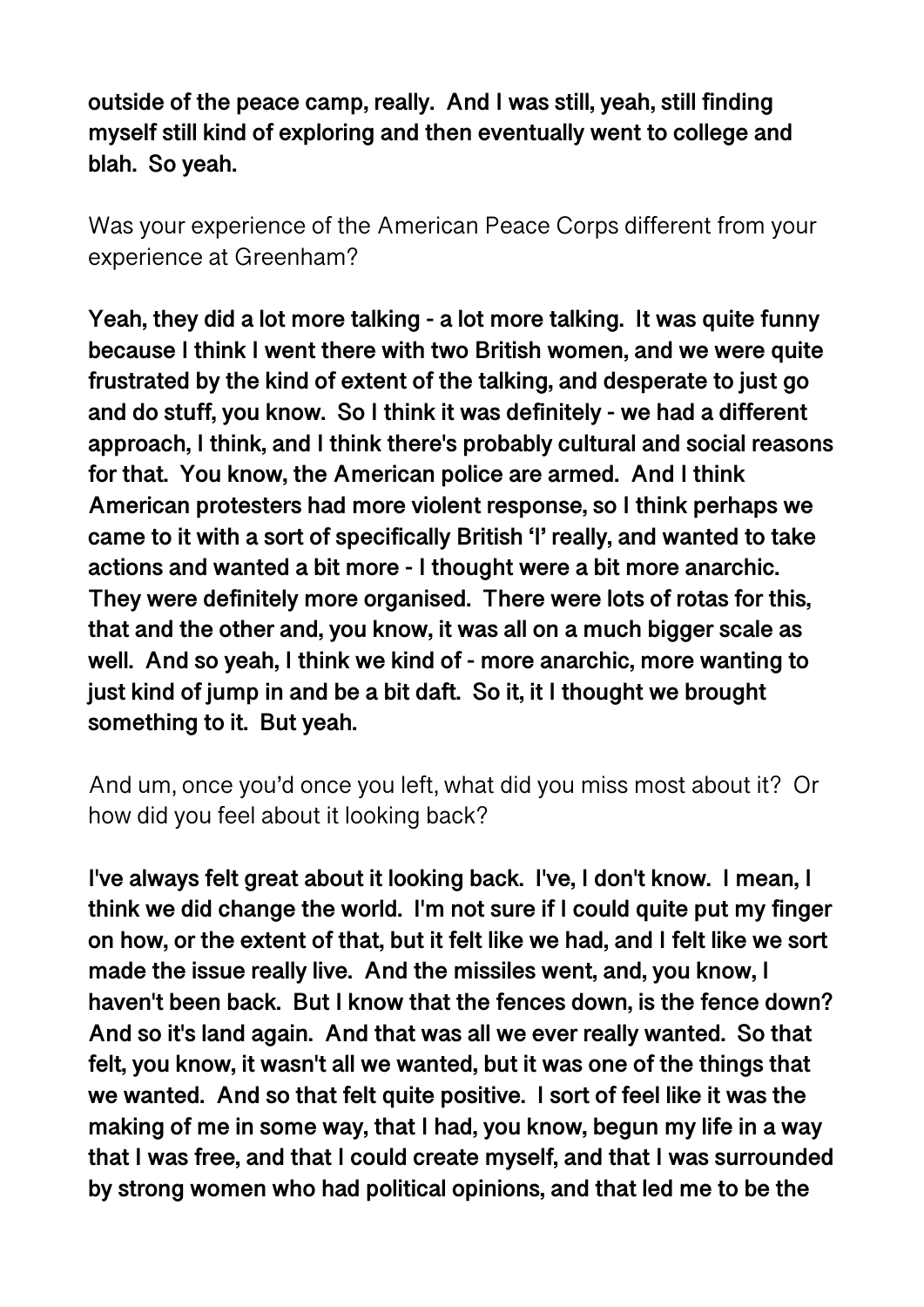# **person that I then became. So I think I felt so lucky. I felt so lucky to have just arrived at the right time, and just run with it really.**

Fair to say you were empowered by Greenham?

## **Totally. Yeah, I, I hope everyone was but I certainly was.**

Is there one moment or emotion, or word, or memory that sums up your whole experience of Greenham at all?

## **Freedom, I think.**

Lovely. Why is it, do you think that the Suffrage movement has been celebrated and discussed, whereas the peace movement really hasn't?

**I don't know. So this is a totally off the cuff response. But I think, I wonder if it was because what women were asking for - one of the things that women were asking for in the Suffrage movement was so establishment, you know, we want to be able to vote, we want to be able to vote in your system that you've made. So all we want to do is join your system.** 

## To play by your rules?

**Yeah. And I think the Greenham women's kind of movement was not that at all. We didn't want that system. We didn't, we weren't interested in those rules. And so I think maybe it's a harder thing to quantify. And the success of it is probably harder to quantify as well, you know, you campaign for the vote, you get the vote. That's how that's measured. You campaign for an anti-nuclear world, or for peace, or for, you know, equality, and that's harder to measure. Because actually look at the world we're in - those things aren't achieved in the same way. So maybe that's why the - I don't know, I mean, I think it's probably a mixture of those things. We wanted something wilder, we wanted something less easy to measure.**